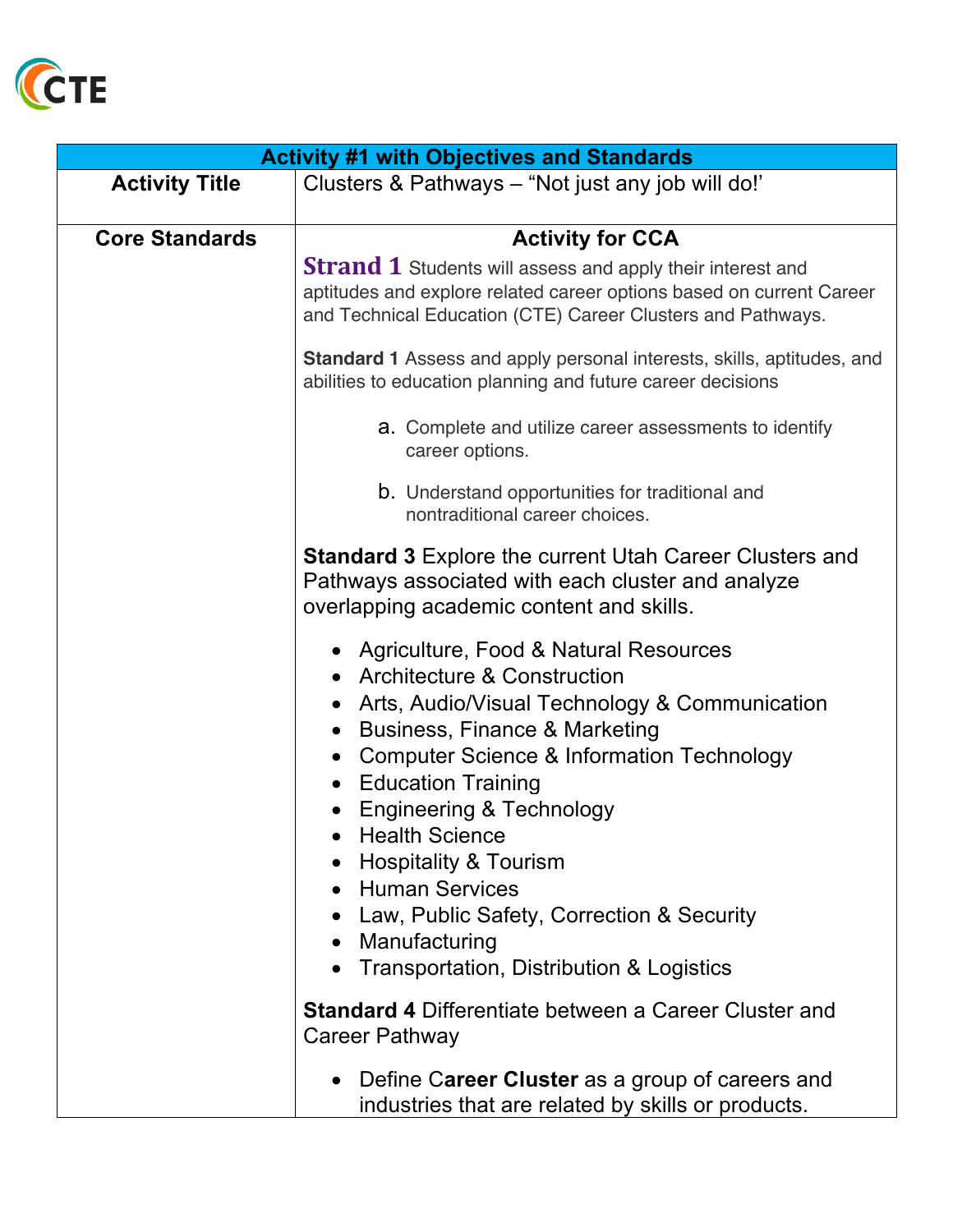|                                           | Define Career Pathway as a collection of<br>corresponding courses that prepare students for a<br>given career                                                                                                                                                                                                                                                                                                                                                                                                                                                                                                                                                                                                                                                                                         |
|-------------------------------------------|-------------------------------------------------------------------------------------------------------------------------------------------------------------------------------------------------------------------------------------------------------------------------------------------------------------------------------------------------------------------------------------------------------------------------------------------------------------------------------------------------------------------------------------------------------------------------------------------------------------------------------------------------------------------------------------------------------------------------------------------------------------------------------------------------------|
|                                           | <b>Basic Direct Instruction Activity</b>                                                                                                                                                                                                                                                                                                                                                                                                                                                                                                                                                                                                                                                                                                                                                              |
| <b>Instructional</b><br><b>Objectives</b> | Students will be able to distinguish between CTE<br><b>Career Clusters and CTE Career Pathways.</b><br>Students will identify jobs that correlate with<br>results of career aptitudes & interests survey<br>Students will investigate options now available in<br><b>CTE Career Pathways</b>                                                                                                                                                                                                                                                                                                                                                                                                                                                                                                          |
| <b>Time needed</b>                        | One 60+ minute session                                                                                                                                                                                                                                                                                                                                                                                                                                                                                                                                                                                                                                                                                                                                                                                |
| <b>Materials Needed</b>                   | Equipment:<br>Computer with projection capabilities to display<br>multimedia presentation<br>Students will need laptops<br><b>Materials:</b><br>Posters of various CTE Career Clusters &<br>Career Pathways (links to posters following)<br><b>Posters:</b><br>Best if printed in color – also may be more effective if<br>enlarged to $11" \times 17"$ .<br>(Cost: \$7.00 per set from district printshop)<br><b>Career Clusters (Hexagon)</b><br>https://www.schools.utah.gov/file/ce6628dc-52a1-440c-af3b-<br>b2c9cc671b9c<br><b>Pathways &amp; Facts Sheet</b><br>https://www.schools.utah.gov/file/ad578da6-23d2-4762-8b87-<br>57cf662741b1<br><b>Handouts:</b><br><b>Classroom set of Handouts (Word Docs):</b><br><b>Pre/Post Assessment Sheet</b><br><b>Career Survey Interests Worksheet</b> |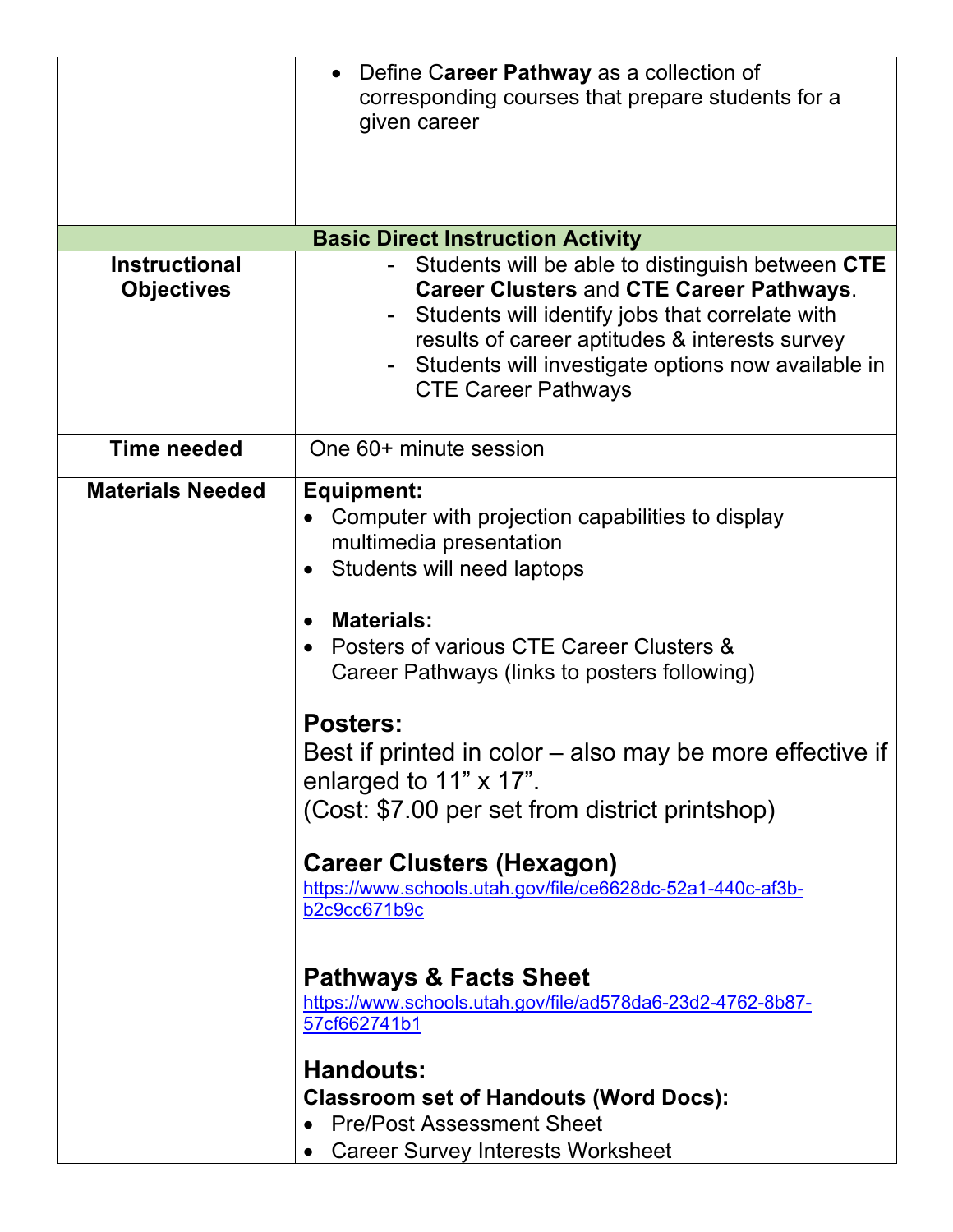|                                                                                                           | • Career Pathways Worksheet                                                                                                                                                                                                                                                                                                                                                    |
|-----------------------------------------------------------------------------------------------------------|--------------------------------------------------------------------------------------------------------------------------------------------------------------------------------------------------------------------------------------------------------------------------------------------------------------------------------------------------------------------------------|
| <b>Vocabulary</b>                                                                                         | <b>Career Cluster—A</b> group of careers and industries that are<br>related by skills or products<br><b>Career Pathway—A</b> collection of courses that prepare<br>students for a given career.<br>(Use whatever Vocabulary Routine works in your setting)                                                                                                                     |
| <b>Rationale</b>                                                                                          | Today we will be completing a career interest survey to<br>focus your efforts toward identifying a career pathway that<br>interests you for your future career. Finding a career that<br>satisfies your interests and passions and then completing<br>required CTE courses in the same pathway can give you a<br>leg-up in the world of work and offer a fulfilling work life. |
| <b>Anticipatory Set</b><br>including any Pre-<br>assessment or<br>discussion of Prior<br><b>Knowledge</b> | <b>Before Class begins:</b><br>Set up display of Career Clusters and Pathways<br>posters<br>• Print class set of 'Pre- and Post-Assessment'<br>• Print class set of 'Career Survey Interests Worksheet'<br>Print class set of 'Career Pathways Worksheet'<br>To Begin:<br>Give each student the Pre-Assessment section of the 'Pre                                             |
| 1 <sup>st</sup> Slide:<br><b>Turn your Dream</b><br>into a Career"                                        | and Post Assessment' sheet for this activity.                                                                                                                                                                                                                                                                                                                                  |
| 2nd Slide for Video:<br>(Snoopy's brother<br>needs a job)                                                 | "Not just any job will do!"<br>https://www.youtube.com/watch?v=2nLgQ7j5Wds                                                                                                                                                                                                                                                                                                     |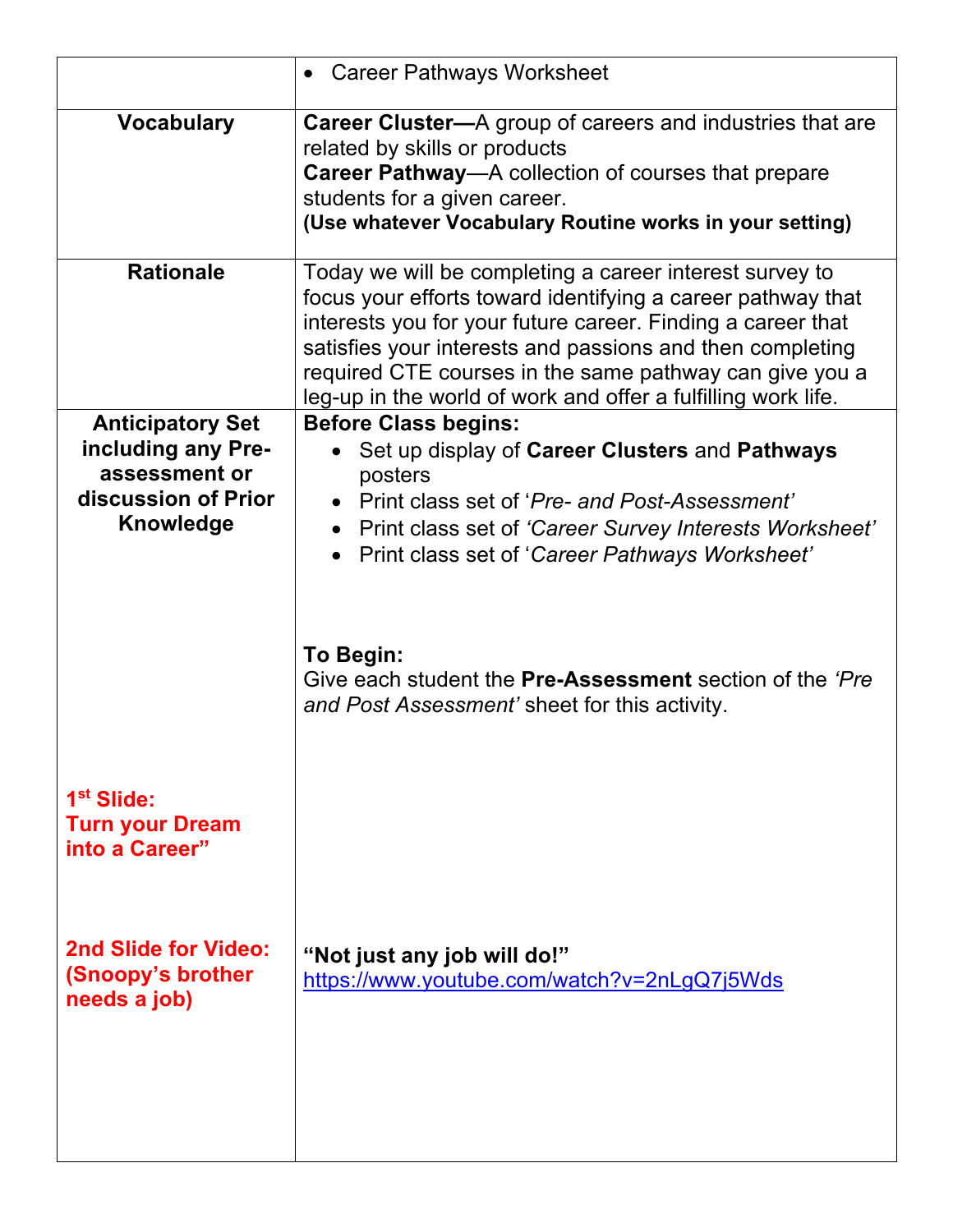| $3rd$ Slide – "How do<br>visitors"                          | There are plenty of beautiful hikes one could take in<br>Utah.<br>• Ask: How do visitors to parks decide what hikes<br>interest them? [Visitor Centers; Posters of the views<br>and scenery, maps to the desired destinations]                                                                                                                                                                                                                        |
|-------------------------------------------------------------|-------------------------------------------------------------------------------------------------------------------------------------------------------------------------------------------------------------------------------------------------------------------------------------------------------------------------------------------------------------------------------------------------------------------------------------------------------|
| 4th Slide – "What do<br>state parks do"                     | <b>Ask:</b> What do state parks help visitors choose the<br>ideal hike?                                                                                                                                                                                                                                                                                                                                                                               |
| 5th Slide - "How do<br>visitors locate"                     | • Ask: How do visitors find their way to their desired<br>hike? Rangers offer brochures with pictures of trails,<br>give instructions about the nature of the hike, (location<br>of the trail, weather predictions, average time to<br>complete the hike, level of difficulty, etc.)                                                                                                                                                                  |
| $6th$ Slide – "How do"<br>hikers get from the<br>trailhead" | • Ask: How do hikers get from the trailhead to their<br>desired destination?                                                                                                                                                                                                                                                                                                                                                                          |
| 7 <sup>th</sup> Slide – "Do you<br>Remember"                | • Ask: Do you remember the first time you thought<br>about what you'd like to do for a career when you grow<br>up? (Show CTE 101 video)<br>Campaign Video   Advance CTE (careertech.org)<br>Discussion:<br>What do you already know about CTE and classes you<br>might take that'll lead to a lifelong career?<br>Are you aware that students who complete a pathway often<br>qualify for a job in their field of choice right out of high<br>school? |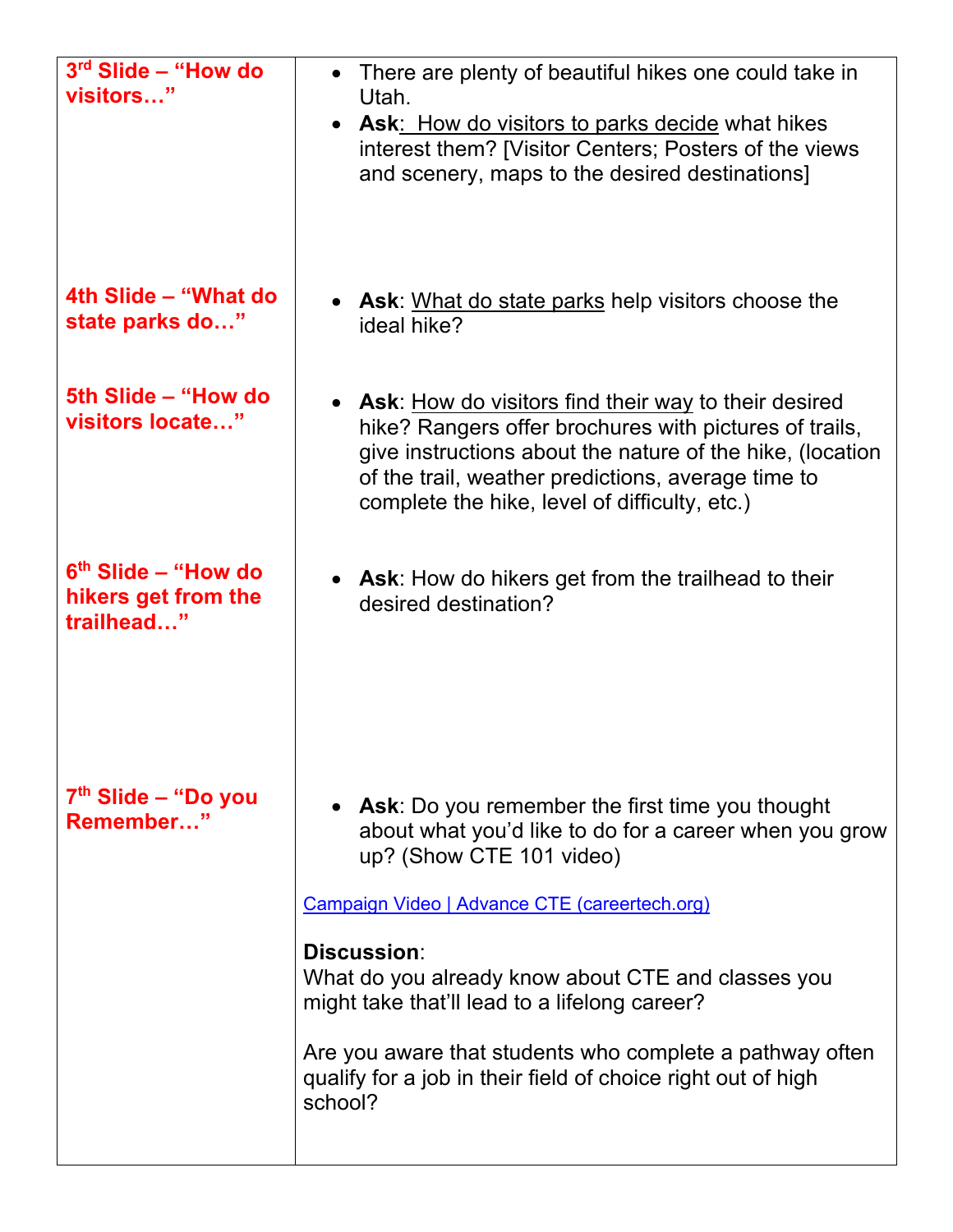| 8th Slide - "What<br><b>Davis Students</b><br>say"<br>(Student<br><b>Testimonials)</b> | Testimonials from Davis Students (link offers 3-4 videos to<br>choose from)<br><b>Discussion</b><br><b>Videos:</b> (Choose one or two videos to inspire students -<br><b>Testimonials</b>                                                                                                                                                                |
|----------------------------------------------------------------------------------------|----------------------------------------------------------------------------------------------------------------------------------------------------------------------------------------------------------------------------------------------------------------------------------------------------------------------------------------------------------|
|                                                                                        | Today we will investigate CTE Career Clusters and Career<br><b>Pathways</b> and based on the survey results, choose 2<br>Career Pathways of interest.                                                                                                                                                                                                    |
|                                                                                        | (We are in the "Visitors' Center" exploring what is available<br>to you and your future right here in Davis District.                                                                                                                                                                                                                                    |
| <b>Direct Instruction</b>                                                              | Introduce Activity Standards & Objectives and rationale.                                                                                                                                                                                                                                                                                                 |
|                                                                                        | Introduce vocabulary using vocabulary teaching routine of<br>teacher's choice                                                                                                                                                                                                                                                                            |
| <b>Guided Practice</b>                                                                 | <b>Activity options:</b>                                                                                                                                                                                                                                                                                                                                 |
|                                                                                        | We do:<br>Using the projector, show students how to log into<br>careeronestop's interest survey.<br>https://www.careeronestop.org/ExploreCareers/explore-<br>careers.aspx<br>(Teacher can take the interest survey ahead of time so<br>results can be projected, and students can see where to find<br>the information needed to complete the worksheet) |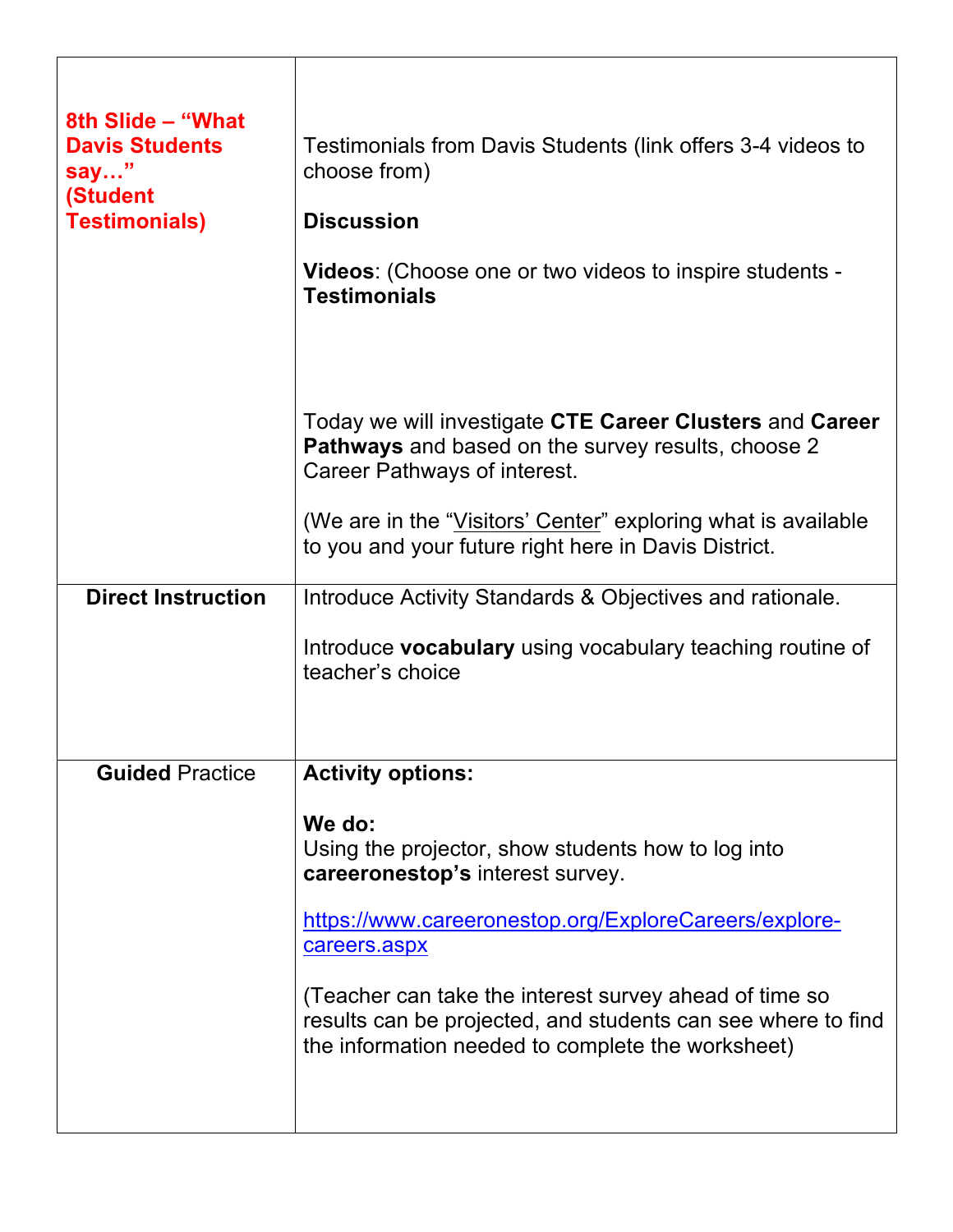| Independent                 | You do:                                                              |
|-----------------------------|----------------------------------------------------------------------|
| <b>Practice/</b>            | Students take the interest survey at CareerOneStop in                |
| <b>Differentiated</b>       | preparation of filling in the Career Survey Interests                |
| <b>Activities</b>           | Worksheet.                                                           |
|                             |                                                                      |
|                             | • Next students move around the room identifying                     |
|                             | posters with CTE Career Clusters and CTE Career                      |
|                             | Pathways and choose two pathways of interest (these                  |
|                             | may align perfectly with the results from the career                 |
|                             | interest survey taken previously)                                    |
|                             |                                                                      |
|                             | • Fill in responses on the Career Pathways Worksheet.                |
| <b>Lesson Closure</b>       | Review objectives and ask if students reached them.                  |
|                             | Review vocabulary and definitions                                    |
|                             |                                                                      |
| <b>Last Slide:</b>          | <b>Confucius Quote:</b>                                              |
| <b>Confucius Quote -</b>    | "Wherever you go, go with your heart."                               |
| <b>Post Assessment</b>      | Students take the Post Assessment on the Pre and Post                |
|                             | <b>Assessment Worksheet</b>                                          |
|                             |                                                                      |
|                             | Both Worksheets will reflect what students know about the            |
|                             | desirable career options and CTE Pathway programs                    |
|                             | offered in Davis School District.                                    |
|                             |                                                                      |
| <b>Extension activities</b> | Students share what they learned about CTE offerings with            |
| (Homework)                  | their parents.                                                       |
|                             | Students meet with Counselors or CTE Coordinator to add              |
|                             | CTE classes to their schedule for upcoming terms.                    |
| References/Resources        | Links videos (Links appear in Activity Plan in the order they        |
|                             | should be shared)                                                    |
|                             |                                                                      |
|                             | <b>Additional Supports</b>                                           |
| <b>ELL Students</b>         | Word Wall<br>$\bullet$                                               |
|                             | Draw or download a visual reminder of word                           |
|                             | Add to a personal dictionary<br>$\bullet$                            |
|                             | Look it up and define unknown vocabulary in their first<br>$\bullet$ |
|                             | language and add to personal dictionary                              |
| <b>SPED Students</b>        | Check for understanding<br>$\bullet$                                 |
|                             | Discuss and clarify responses in their worksheets<br>$\bullet$       |
|                             |                                                                      |